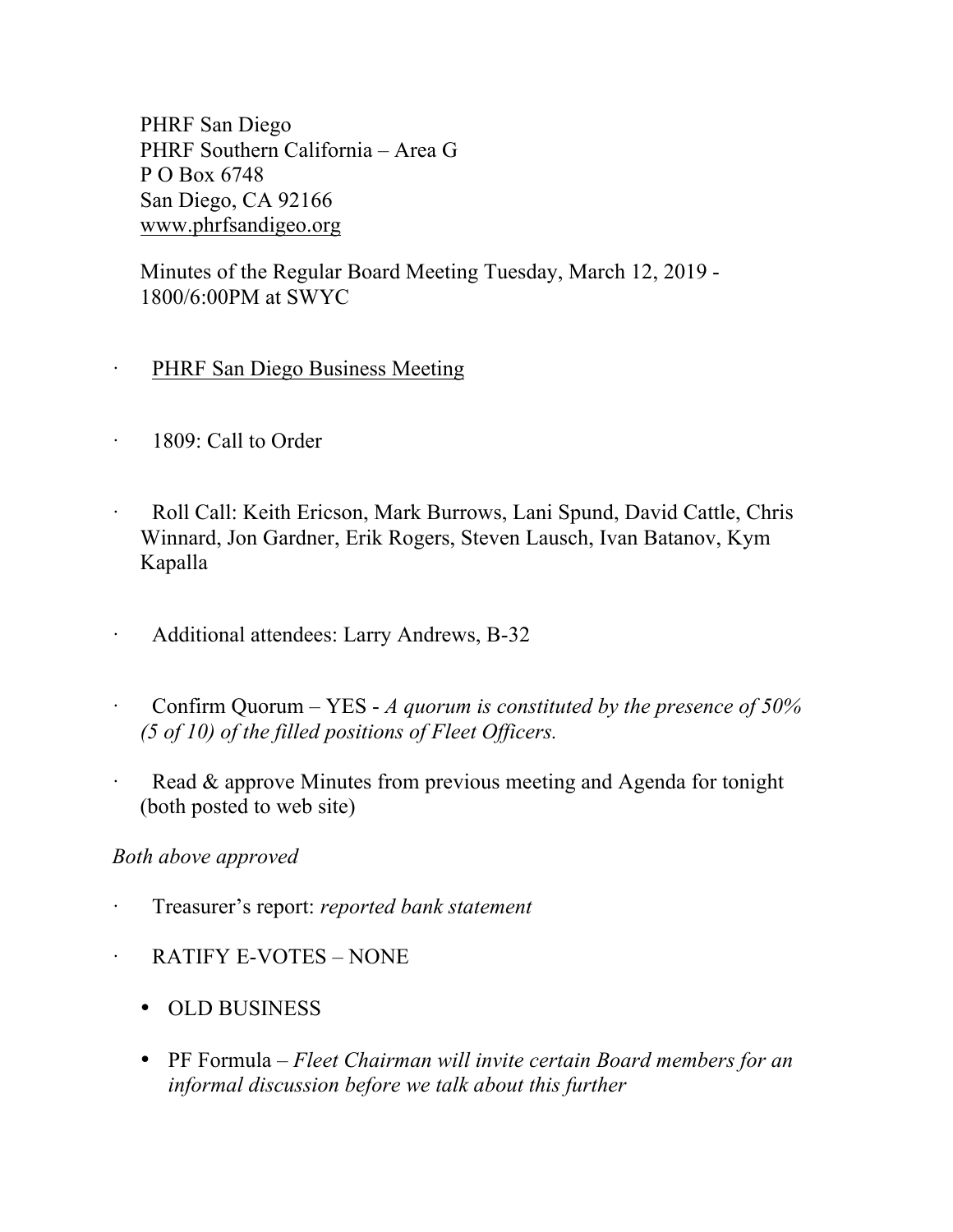## · NEW BUSINESS - NONE

- o STANDING REPORTS
- · Fleet Chairman: *No Report*
- · Vice Chairman: *No Report*
- · Chief Handicapper/Assistant Chief Handicapper: *No Report*
- Fleet Secretary: *No Report*
- · Roster Secretary: *Continuing issues with incomplete applications*
- · Data Systems Officer: *Not Present*
- · Fleet Scorer: *No Report*
- Public Relations: *No Report*
- · Treasurer: *No Report*
- Past Fleet Chairman: *CRA is considering joining with SWYC to run the SCYA Mid Winters for PHRF Classes and dropping the current President's Day Regatta and, if so, will ask PHRF SD to include this regatta in the High Point PHRF SD Championship Series*
- Next Meeting: April 9, 2019
- · Adjourn PHRF San Diego Business Meeting 1838
- · 1900 HANDICAPPING BUSINESS MEETING
- · Call to Order 1901
- Additional attendees: Larry Andrews, B-32, Patrick Twohig, Downeast 38
- · Handicappers: Kai Erdmann, Jon Gardner, Erik Rogers, Gerral David, Charlie Jenkins, Brian Fritzges
- · Confirm Quorum YES *A quorum is constituted by the presence of a quorum of the Executive Board plus representation by a minimum of 3 SDAYC member clubs and a minimum of 3 of the current classes. The Fleet Executive Board can be counted for the purpose of ensuring representation of either the 3 SDAYC member clubs or the 3 classes.*
	- Chris Winnard: San Diego Coastal Cup the rebranded combo of the Butler and O2SD races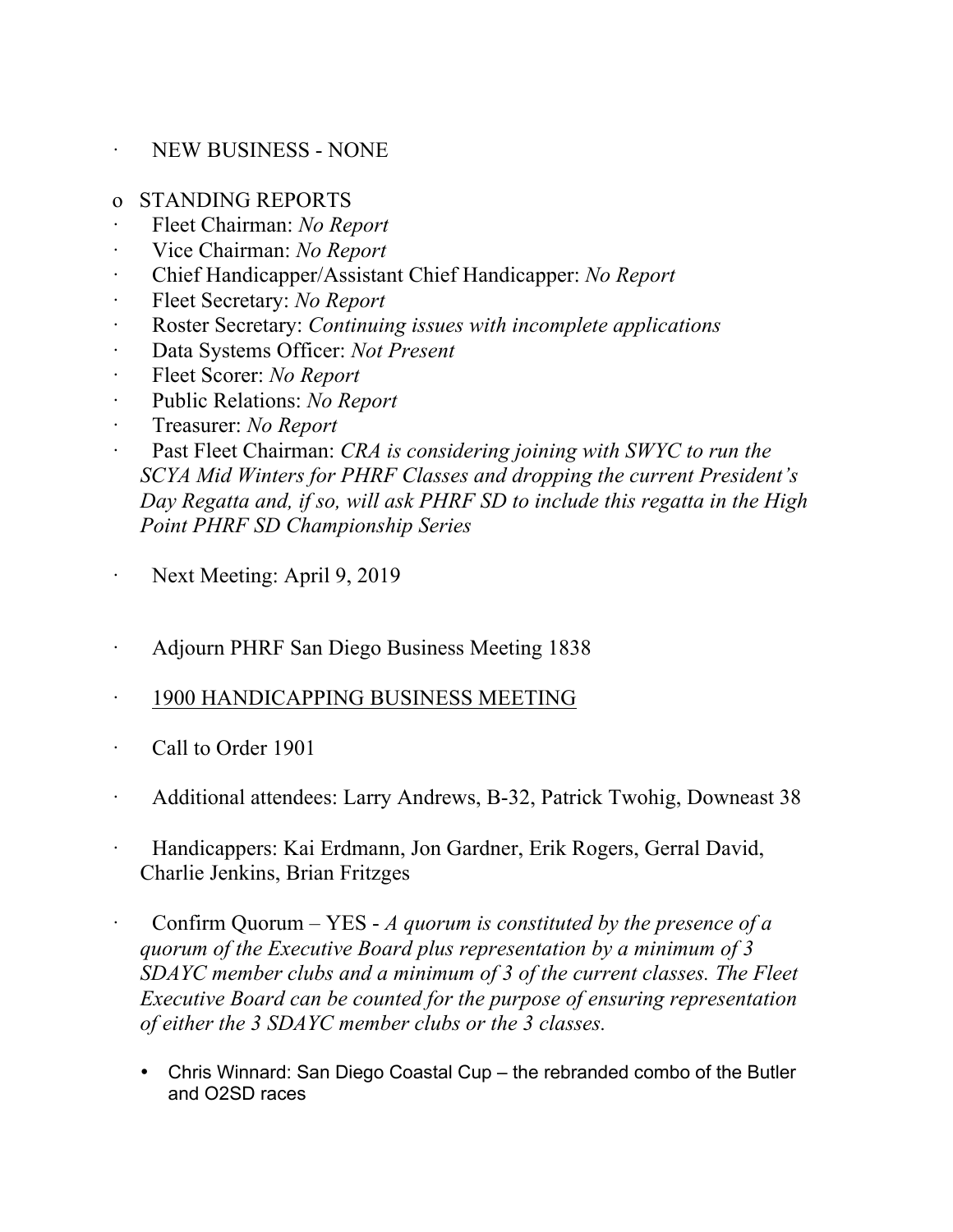• Steven Lausch: Cynthia Sinclaire's photo boat GoFundMe campaign

## · RATIFY E-VOTES - NONE

· TEMPORARY RATINGS ABOUT TO EXPIRE - *A Temporary Rating may be provided by Chief handicapper in the event a handicap is requested to race in an upcoming race which will take place before a meeting, and the board is unable to vote on the rating (Prior to race). The request should be email approved or voted on at next board meeting to make permanent. In the event at a board meeting where an owner has submitted an application, fees are paid, but the Board believes it does not have sufficient data or information to accurately rate a boat, a Temporary rating may be provided with the understanding the owner should submit race results during the three months to show data, to verify the Temporary Rating. Temporary*  rating may be adjusted after review of results. In the event the data is not *provided the temporary rating will be considered expired at the end of 120 days. A new complete application (Minus Fees) will need to be presented to board to have the boat considered again for a PHRF certificate. The Chief Handicapper may, at his or her discretion, renew the Temporary Rating twice.*

- · Dehler 34, Komet, 135/135/135, 03/11/19
- · Dencho Kerman 44, Volpe,-21/-27/-36, 04/08/19
- · M-Boats Soto 40, Zero Gravity, -3/-9/-12, 04/09/19
- · Left Coast Dart, Patriot, 120/111/105, 04/11/19
- · RATING REVIEW NONE
- **NEW BOATS -** 1. Application received by Roster Secretary at least 7 days before meeting. 2. Application complete. 3. Sail number properly obtained from U S Sailing or regionally from SCYA. 4. Dues paid 5. If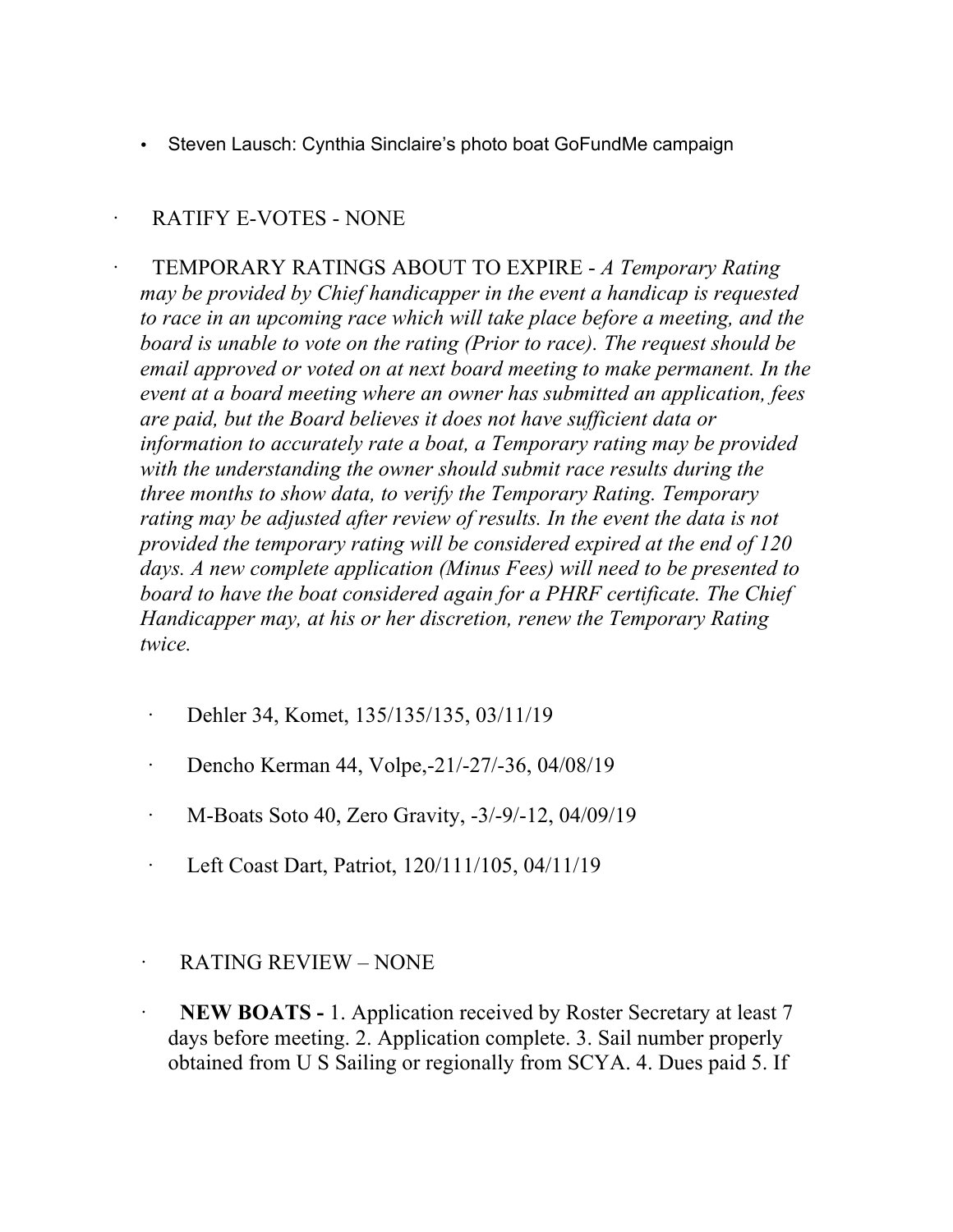the yacht is also certified by PHRF SoCal then PHRF SD will also submit to PHRF SoCal an Area G rating.

- First Reading White Cloud, 84550, Cookson 12m sail number good, not a member of PHRF SoCal – *Chief Handicapper recommends 21/18/18 – Vote: Yes 13, No 0, Abstain 0 –* Second Reading *- Chief Handicapper recommends 21/18/18 – Vote: Yes 13, No 0, Abstain 0*
- Timshel, 221, Down East 38 Sail number not good SPL not correct *asked owner to get us all the correct info*

## · OLD BOATS

- · First Reading Syrena, 46409, B32 not listed with PHRF SoCal *– Chief Handicapper recommends 69/63/63 – Vote: YES 13, No 0, Abstain 0* – Second Reading - *Chief Handicapper recommends 69/63/63 – Vote: YES 13, No 0, Abstain 0*
- Next Meeting April 9, 2019
- · Adjourn Handicapping Meeting 2005
- · AREA G BUSINESS MEETING
- Call to Order 1839
- · Roll Call Ivan Batanov, Lani Spund, David Cattle, Mark Burrows
- · Confirm Quorum YES *A majority of the Area Board members are required to form a quorum and to conduct business. All official actions of the Area Board which concern Ratings or Rating Reviews shall be conducted pursuant to Rules 1.5 and 4.5 of the Rules. All other official actions of the Area Board require a majority vote by the members who are present, provided there is a quorum at the time of the vote. Members: Ivan Batanov, David Cattle, Lani Spund, and Mark Burrows*
	- · OLD BUSINESS